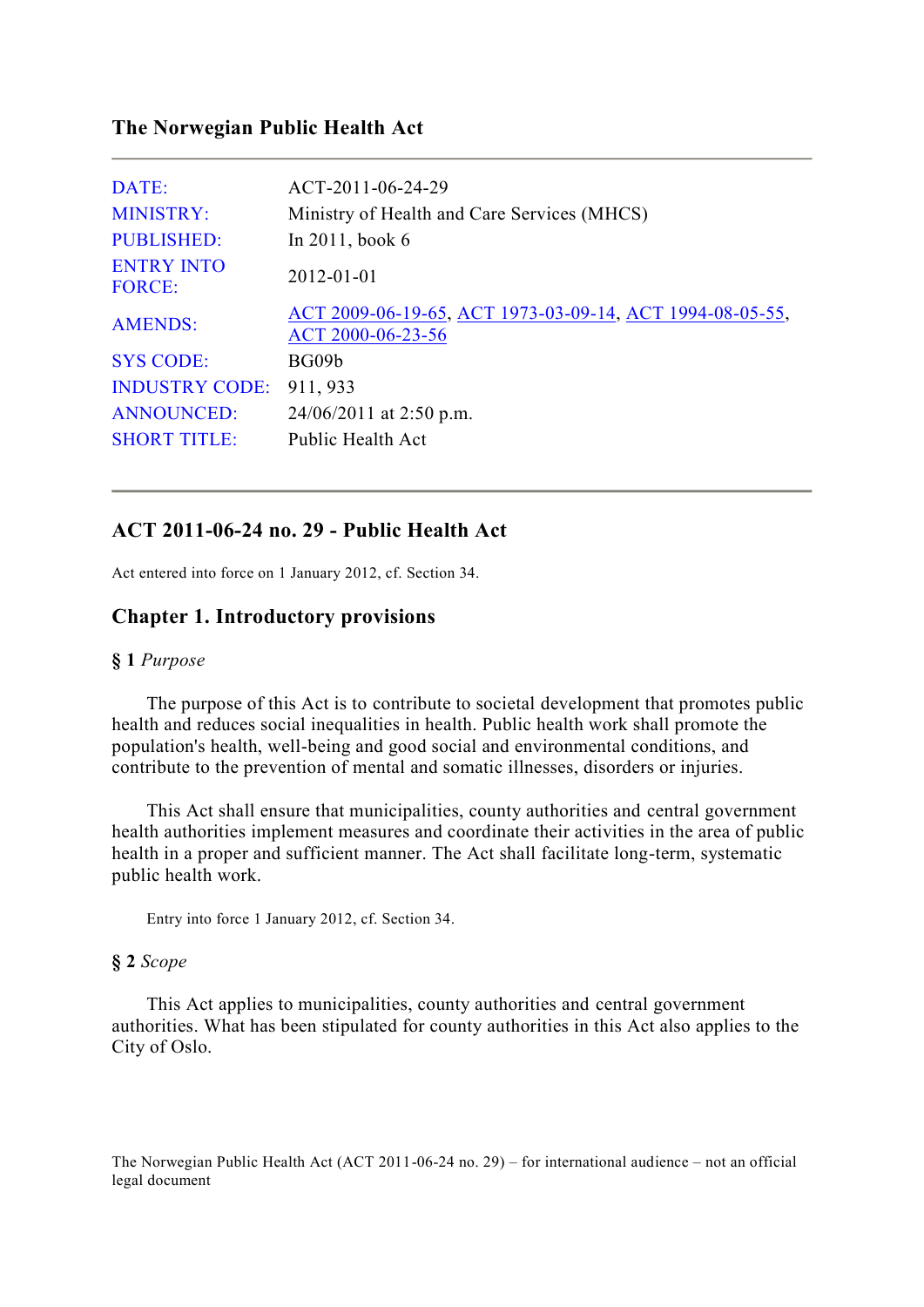Chapter 3 of this Act also applies to public and private entities and property when there are aspects that directly or indirectly influence health.

 The King may issue regulations on the application of this Act on Svalbard and Jan Mayen and stipulate special rules in consideration of local conditions. The King may determine whether and to what extent the provisions stipulated in this Act should apply to Norwegian ships in foreign trade, Norwegian civil aircraft in international traffic and installations and vessels employed on the Norwegian continental shelf.

 This Act applies to health personnel, public servants and private actors if so stipulated pursuant to Sections 28 and 29.

Entry into force 1 January 2012, cf. Section 34.

# **§ 3** *Definitions*

The following definitions apply in this Act:

- a) *public health:* the state and distribution of health in a population
- b) *public health work:* society's efforts to influence factors that directly or indirectly promote the health and well-being of the population; prevent mental and somatic illnesses, disorders or injuries; or that protect against health threats; as well as efforts seeking a more equal distribution of factors that directly or indirectly affect health.

Entry into force 1 January 2012, cf. Section 34.

# **Chapter 2 Municipality's responsibility**

# **§ 4** *Municipality's responsibility for public health*

 The municipality shall promote the population's health and well-being, and good social and environmental conditions; contribute to the prevention of mental and somatic illnesses, disorders or injuries; contribute to reducing social inequalities in health and contribute to the protection of the population against factors that may have a negative impact on health.

 The municipality shall promote health within the duties and means that are assigned to the municipality, including local development and planning, administration and the provision of services.

 The municipality shall contribute to ensuring that health considerations are safeguarded by other authorities and entities. This contribution shall be made, for example, through advice, statements, cooperation and participation in planning. The municipality shall facilitate cooperation with the voluntary sector.

Entry into force 1 January 2012, cf. Section 34.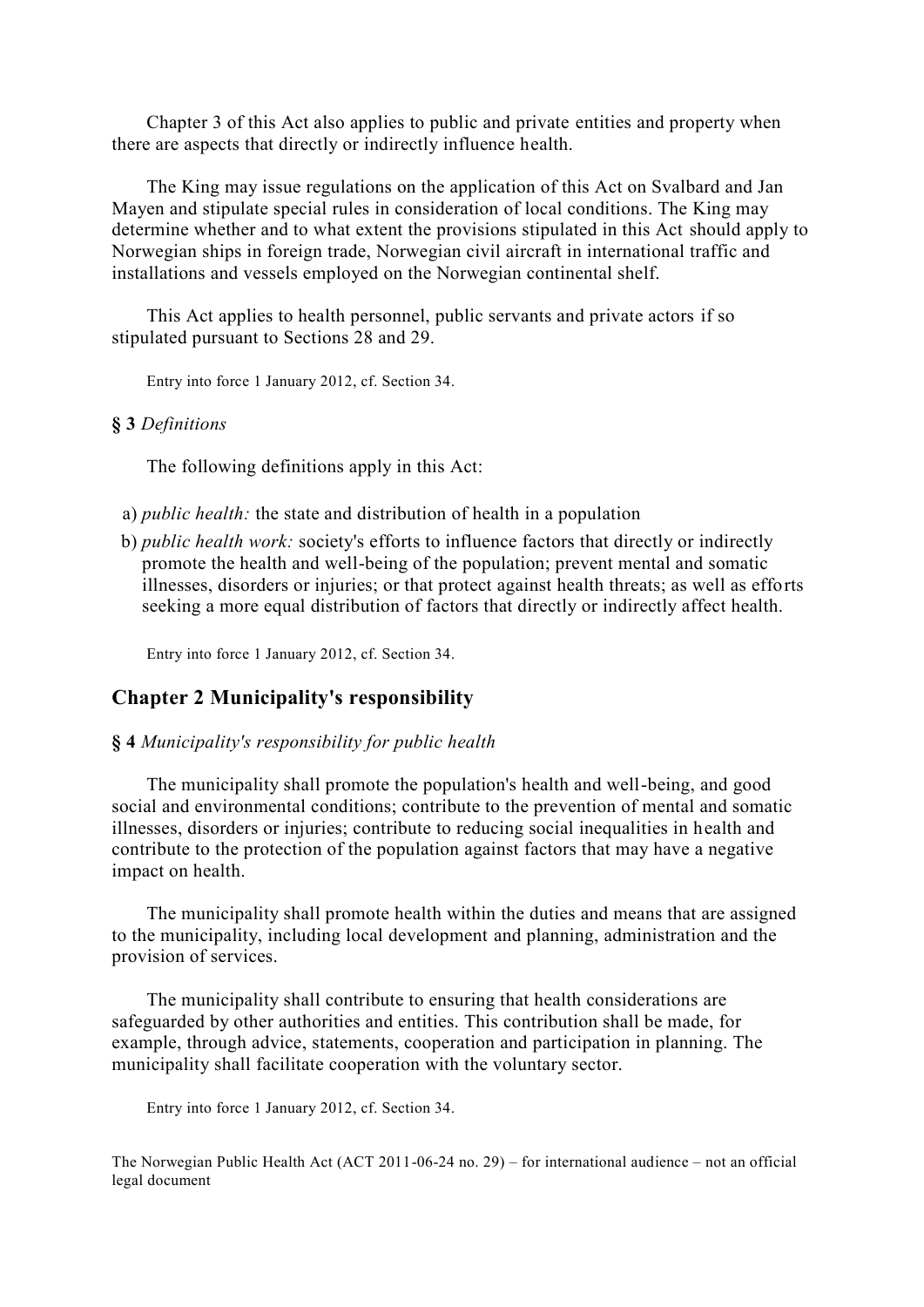#### **§ 5** *Overview of public health and health determinants in the municipality*

 The municipality shall have sufficient overview of the population's health and the positive and negative factors that may influence this. This overview shall be based i.a. on:

- a) information that the central government health authorities and county authorities make available in accordance with Sections 20 and 25,
- b) knowledge from the municipal health and care services, cf. Health and Care Services Act Section 3-3 and
- c) knowledge of factors and development trends in the environment and local community that may influence the health of the population.

 This overview shall be in writing and identify the public health challenges in the municipality, including an assessment of the impact and the causal factors. The municipality shall in particular pay attention to development trends that may create or maintain social or health-related problems, or social inequalities in health.

 The Ministry may prescribe, by regulations, detailed provisions relating to the requirements for the municipality's overview.

Entry into force 1 January 2012, cf. Section 34.

# **§ 6** *Goals and planning*

 The overview in accordance with Section 5, second paragraph shall be included as a basis for work on the municipality's planning strategy. A discussion of the municipality's public health challenges should be included in the strategy, cf. Section 10-1 of the Planning and Building Act.

 In its work on the municipal master plan pursuant to Chapter 11 of the Planning and Building Act, the municipality shall define the overall goals and strategies for public health that are appropriate for meeting the challenges facing the municipality based on the overview in accordance with Section 5, second paragraph.

Entry into force 1 January 2012, cf. Section 34.

## **§ 7** *Public health measures*

 The municipality shall implement the measures that are necessary for meeting the municipality's public health challenges, cf. Section 5. This may, for example, encompass measures relating to childhood environments and living condition factors, such as housing, education, employment and income, physical and social environments, physical activity, nutrition, injuries and accidents, tobacco use, alcohol use and use of other psychoactive substances.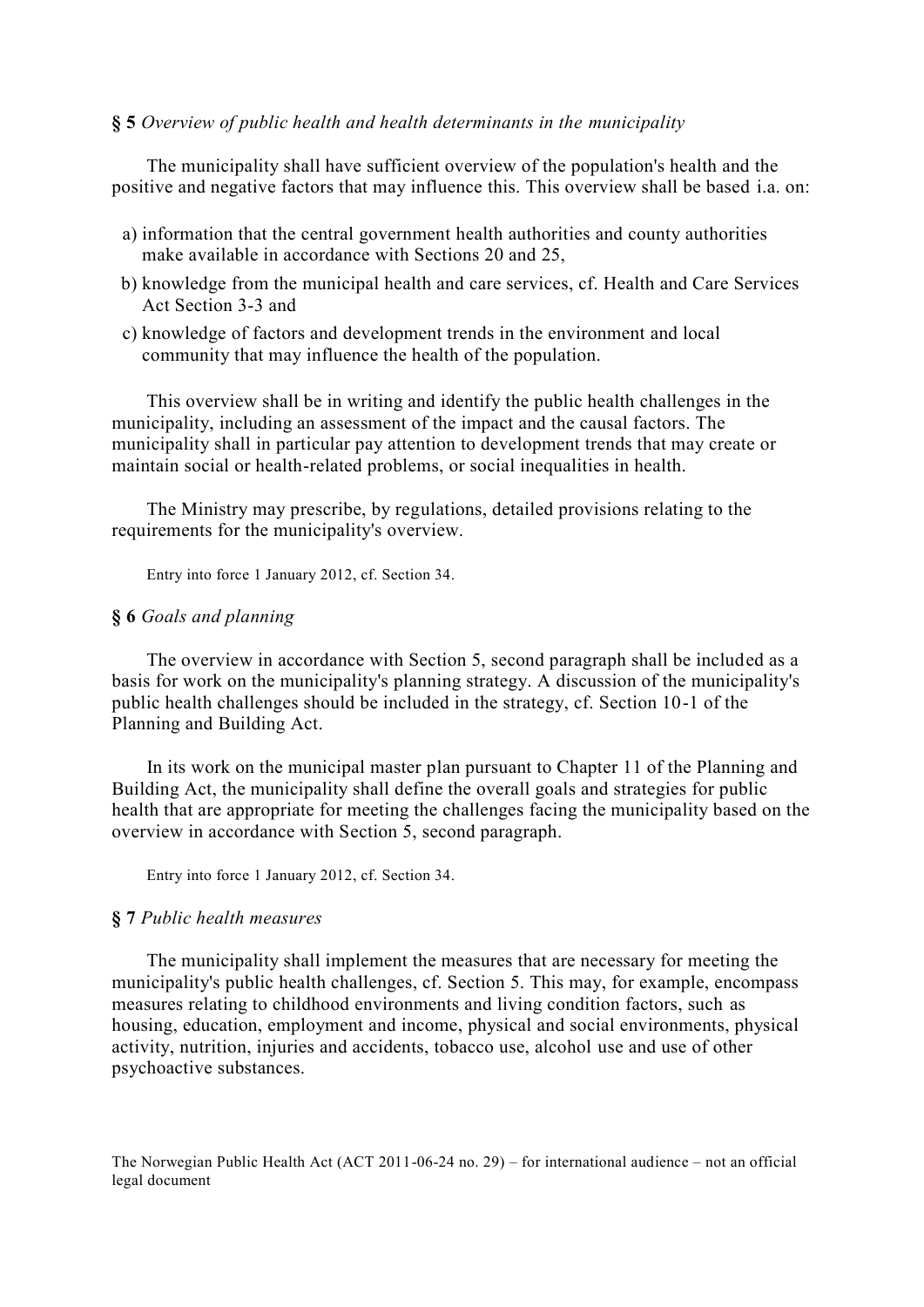The municipality provides information, advice and guidance on what individuals themselves and the population can do to promote health and prevent illness.

Entry into force 1 January 2012, cf. Section 34.

# **Chapter 3 Environmental health**

#### **§ 8** *Scope and regulations*

 Environmental health encompasses the factors in the environment that directly or indirectly influence health at any given time. This encompasses, for example, biological, chemical, physical and social environmental factors.

 Within the purposes stated in Section 1, the Ministry may prescribe, by regulations, provisions relating to environmental health, including provisions for indoor climate, air quality, water and the supply of water, noise, environmental hygiene, prevention of accidents and injuries, etc. Regulations may also be prescribed relating to the establishment of internal control systems and maintaining internal control to ensure that requirements prescribed in or pursuant to this chapter are observed.

Entry into force 1 January 2012, cf. Section 34.

### **§ 9** *Municipality's duties and delegation of authority*

 The municipality shall supervise the factors and conditions in the environment that can directly or indirectly influence health at any given time, cf. Section 8. Responsibilities and duties within environmental health that are assigned to the municipality in this Act may also be delegated in accordance with the provisions of the Local Government Act to an intermunicipal entity.

 The municipality's authority can be exercised by the municipal medical officer when necessary in an emergency situation in order to ensure that it will be possible to fulfil the municipality's duties in accordance with this chapter.

Entry into force 1 January 2012, cf. Section 34.

#### **§ 10** *Notification duty and approval*

 Within environmental health, the Ministry may prescribe detailed provisions relating to the notification duty to, or duty to obtain approval from, the municipality before or at the initiation of activities that may have an impact on health. The same applies to changes to such activities. When granting approval the municipality may stipulate conditions to safeguard public health, cf. Sections 1 and 8. Detailed provisions relating to approval, including administrative rules to complement the Services Act, may be prescribed by regulations. Exceptions to Section 11, second paragraph of the Services Act may only be made when they are justified by compelling public interests.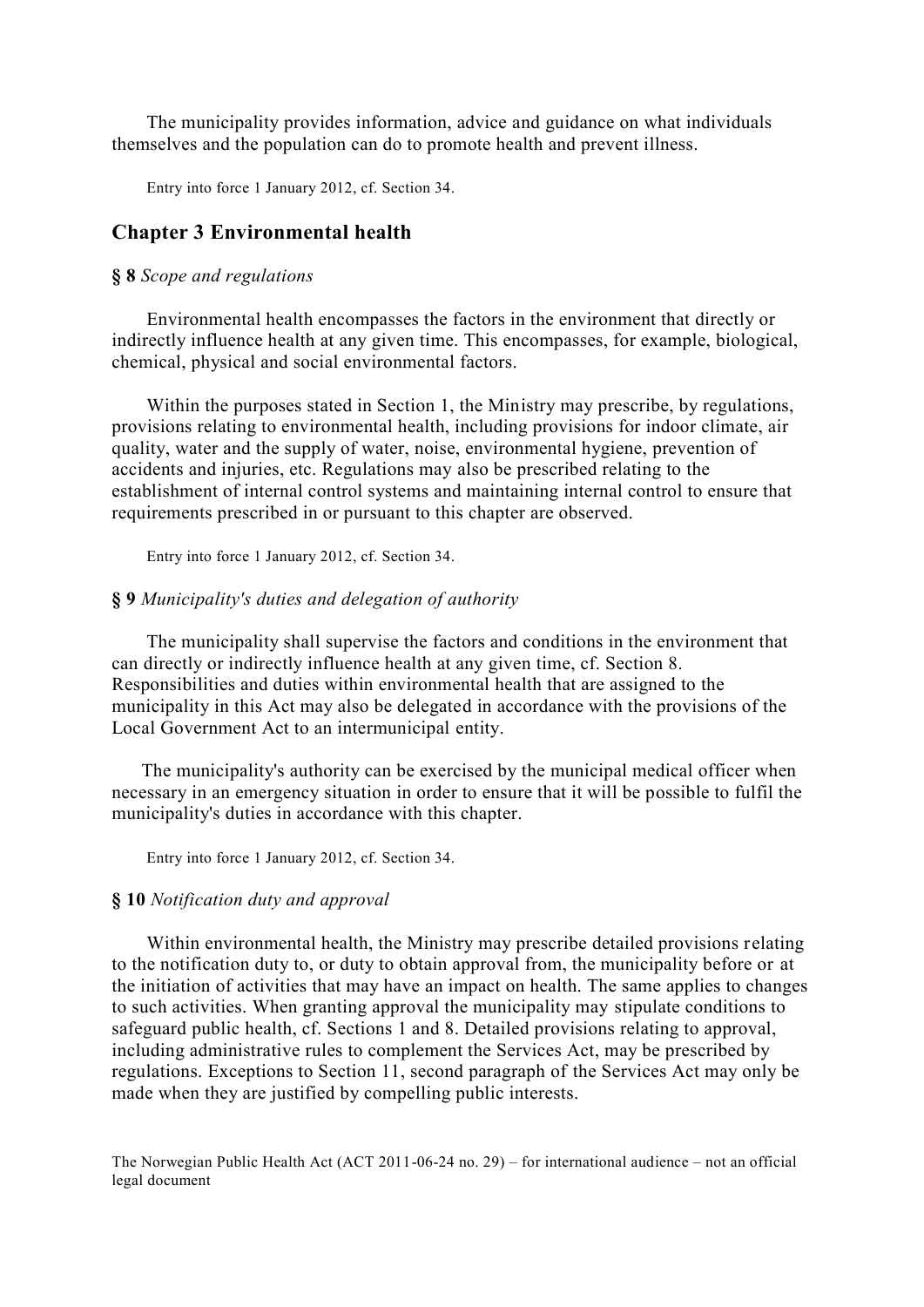For entities that are subject to a notification duty or approval requirement it may be required in regulations pursuant to the first paragraph that an assessment by an accredited inspection body be presented. Obtaining such an assessment may be required at specific time intervals. The entity must defray the cost of the assessment by an accredited inspection body.

 If approval is not granted, the municipality may demand suspension of the entity. Suspension may only be demanded if the inconvenience caused by suspension is in a reasonable proportion to the health risk that is avoided. If necessary, the suspension may be carried out with assistance from the police.

 It may be prescribed by regulations that the county governor shall have approval authority if the activities affect more than one municipality. If the entity affects more than one county, it may be prescribed that the Ministry shall have the approval authority. For water and the supply of water, it may be prescribed by regulations that a public authority other than the county governor shall have the approval authority. Special provisions may also be prescribed for the appeals scheme in cases where the county governor, Ministry or other public authority has granted approval.

Entry into force 1 January 2012, cf. Section 34.

# **§ 11** *Health impact assessment*

 The municipality may order whoever is planning or engaging in activities, or whoever is responsible for the situation at a property, to assess the possible health impact of the measure or situation at his own expense. Such an assessment may only be demanded if the inconvenience caused by the assessment is in a reasonable proportion to the possible health impact indicating that the situation should be studied.

 The appellate authority has a corresponding right to demand a health impact assessment when hearing appeals.

Entry into force 1 January 2012, cf. Section 34.

#### **§ 12** *Duty of disclosure*

 The municipality may impose a duty on whoever is planning or engaging in activities that may have a possible health impact, notwithstanding the duty of confidentiality, to disclose the information that is required to the municipality so that it can perform its duties in accordance with this chapter. When there are special grounds, the municipality may demand that information be disclosed by anyone who performs work for the party who is subject to the duty of disclosure in accordance with the first sentence. The information mentioned in the first sentence may also be demanded from other public authorities, notwithstanding the duty of confidentiality.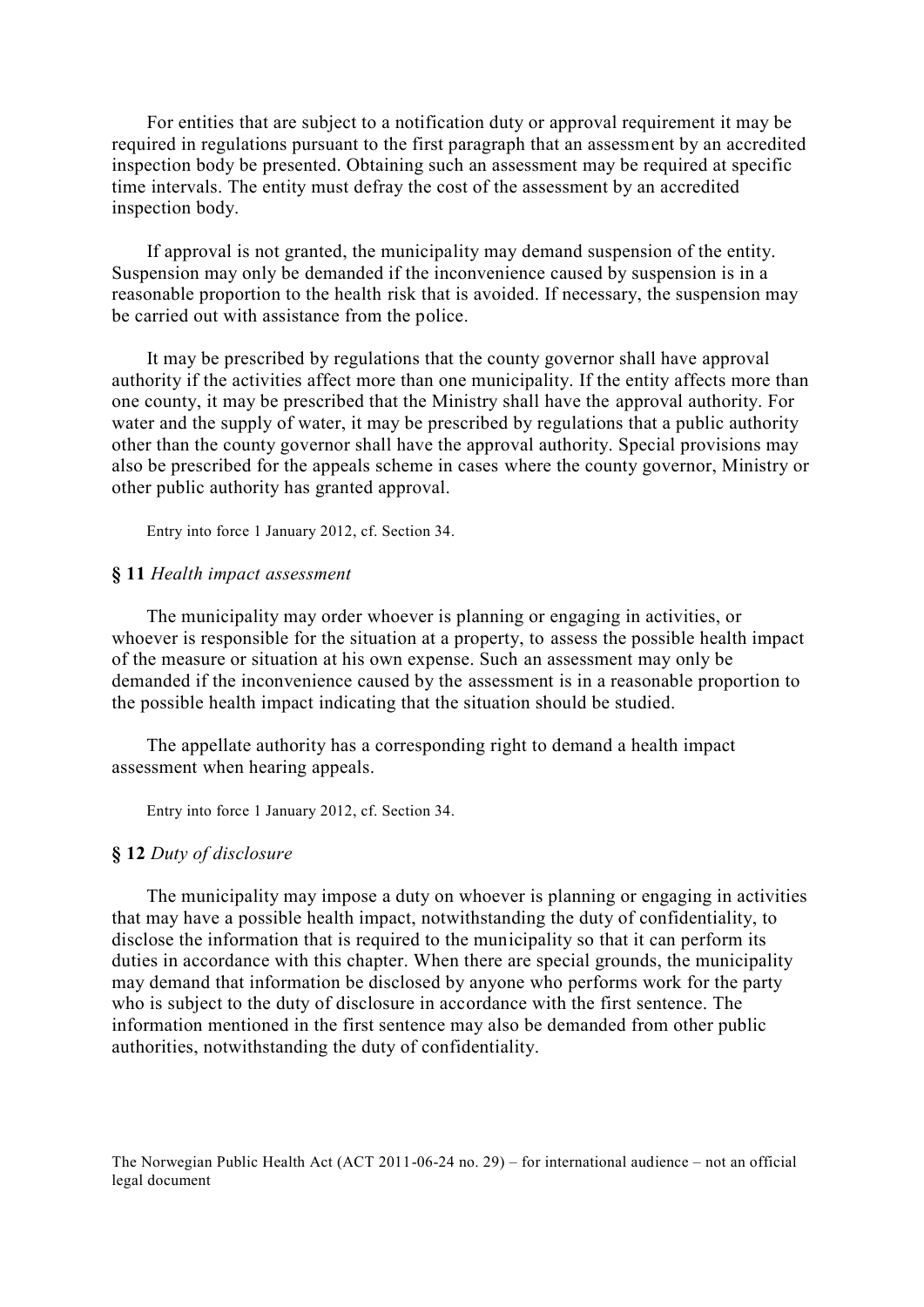Whoever is responsible for the property or activities mentioned in the first paragraph shall disclose information to the municipality on their own initiative concerning the situation at the property or activities that can clearly have a negative health impact.

 In addition, the municipality can impose a duty on whoever is responsible for the property or activities, as mentioned in the first paragraph, to disclose information on the situation at the property or activities that may have an impact on health, to the general public, customers or others.

Entry into force 1 January 2012, cf. Section 34.

## **§ 13** *Investigation*

 In order to fulfil its duties in accordance with this chapter, the municipality may determine that an investigation of the property or activities shall be conducted. The investigation may be conducted by whoever has been delegated such authority in accordance with Section 9 or by the municipal medical officer in emergency situations. If necessary, the investigation may be carried out with assistance from the police.

 Whoever conducts the investigation shall have unimpeded access to inspect the property and activities and to take the necessary tests without compensation. The submission of documents and materials may be required, as well as inspections that may be of significance to the municipality's duties in accordance with this chapter. The cost of expenses associated with the investigation shall be defrayed by whoever is responsible for the property or activities.

 The county governor has a corresponding right to conduct an investigation in connection with appeals.

 When activities or property are investigated, whoever conducts an investigation shall contact representatives for the management of the entity first.

Entry into force 1 January 2012, cf. Section 34.

#### **§ 14** *Rectification*

 The municipality may order that aspects of a property or activities in the municipality be rectified if the situation has a direct or indirect negative impact on health or is in violation of the provisions prescribed pursuant to this chapter. Rectification may only be demanded if the inconvenience caused by rectification is in a reasonable proportion to the health considerations indicating that the situation should be rectified.

 The order shall be made in writing and contain a deadline for its fulfilment. It shall be addressed to whoever is responsible for the situation or the entity as such. The costs of fulfilling the order shall be defrayed by whoever is responsible for the situation, or the entity as such.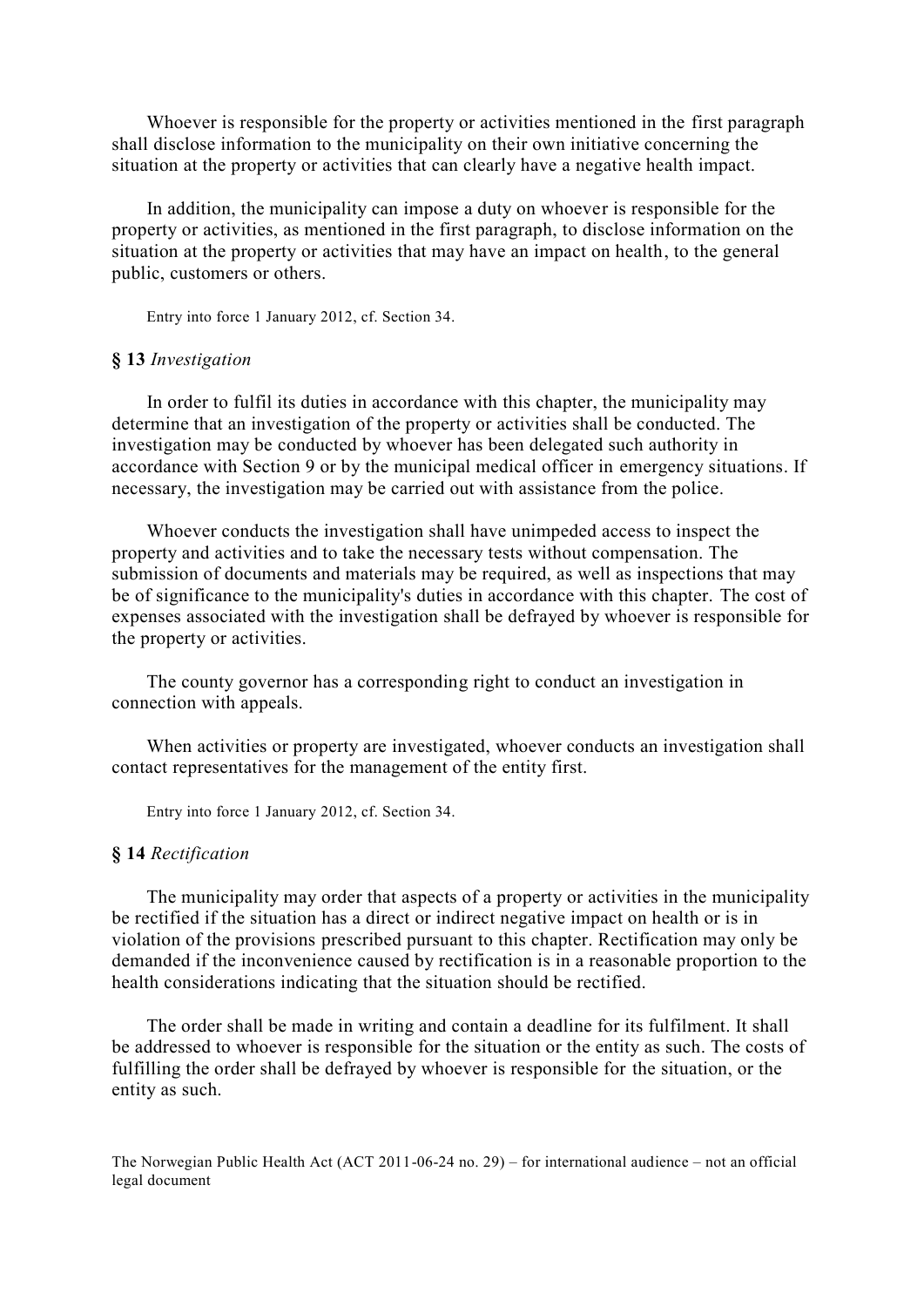Entry into force 1 January 2012, cf. Section 34.

### **§ 15** *Coercive fines*

 If the deadline for fulfilment of an order to rectify a situation is not met, then the municipality may impose coercive fines on the addressee of the order in the form of a one-time or daily fine. The coercive fines must be stipulated at the same time as the order or in connection with the stipulation of a new deadline for fulfilment of the order. The size of the coercive fine will be determined based on how important it is that the order be fulfilled and what costs it is assumed to entail. The coercive fines fall to the public purse.

Coercive fines may be recovered by execution proceedings.

 The Ministry may prescribe, by regulations, detailed provisions relating to the stipulation and calculation of coercive fines.

Entry into force 1 January 2012, cf. Section 34.

#### **§ 16** *Suspension*

 If a situation arises with respect to activities or a property that entail an imminent health hazard, the municipality shall suspend all or portions of the entity or activities until the situation has been rectified or there is no longer a hazard. If necessary, the suspension may be carried out with assistance from the police.

Entry into force 1 January 2012, cf. Section 34.

# **§ 17** *Violation fines*

 The Ministry may prescribe, by regulations, that the municipality may impose violation fines on anyone who wilfully or through negligence has violated provisions in Sections 10 to 14 and Section 16. The same applies to the violation of regulations pursuant to Sections 8 and 10 when it has been stipulated in the regulations that violation will entail such a sanction.

 In regulations pursuant to the first paragraph, the Ministry may prescribe detailed provisions concerning what violations mentioned in the first paragraph may entail violation fines. In addition, the regulations shall prescribe detailed provisions concerning the determination and payment of the fines, and rules may be prescribed concerning interest and supplemental fines if the violation fine is not paid when due. The fines fall to the public purse.

Final violation fine decisions may be recovered by execution proceedings.

 Violation fines can be imposed on enterprises in accordance with the first and third paragraphs when the violation has been committed by an individual that has acted on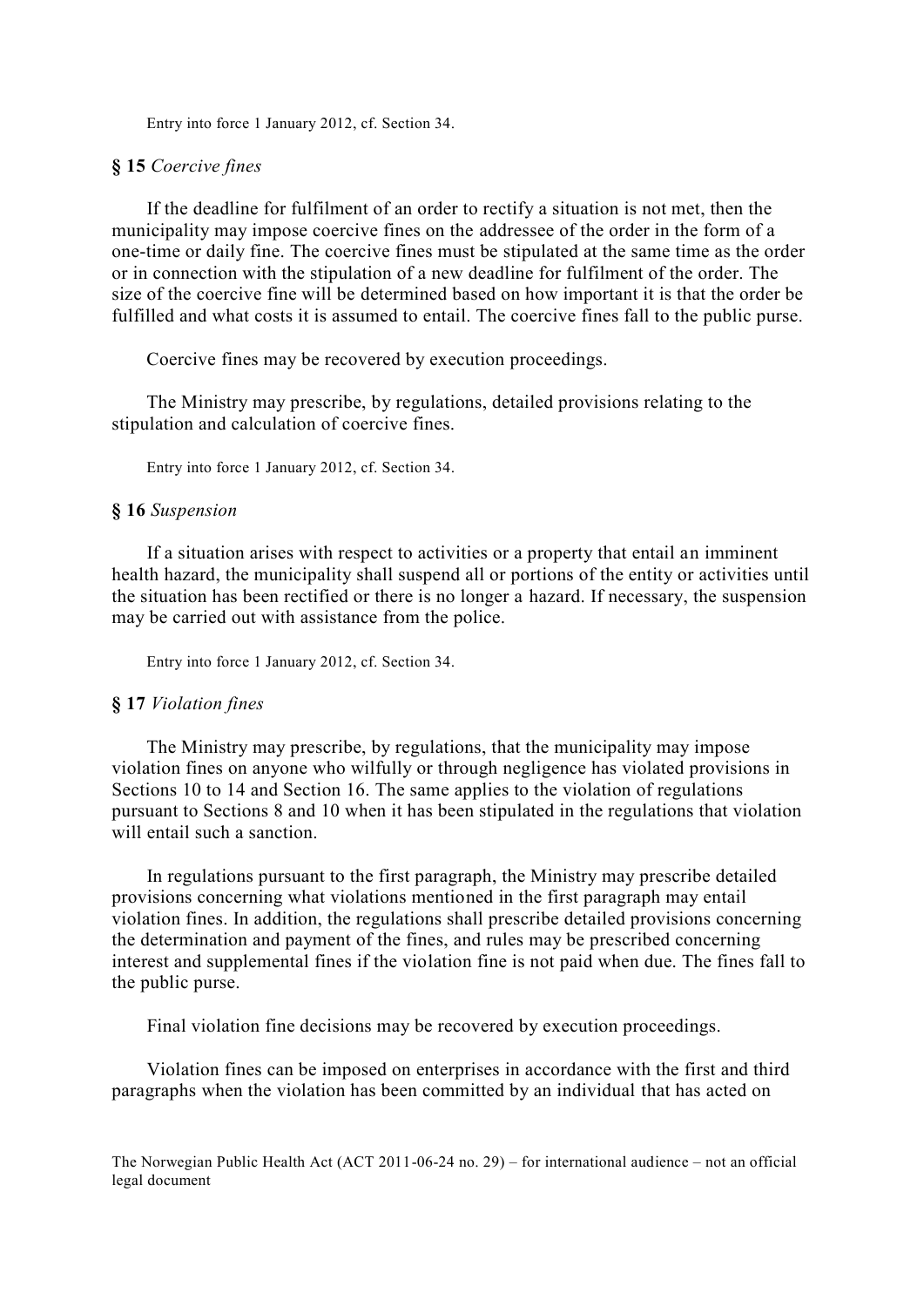behalf of the enterprise. This applies even if the violation fines cannot be imposed on any individual.

Entry into force 1 January 2012, cf. Section 34.

#### **§ 18** *Punishment*

 Anyone who wilfully or through negligence violates instructions or regulations prescribed pursuant to this chapter shall be punished by fines or imprisonment not exceeding 3 months, or both. Aiding and abetting is punished correspondingly.

 If the violation has not entailed any health injury, or just an insignificant risk of health injury, the violation will not be publicly prosecuted without a petition from the local council itself.

Entry into force 1 January 2012, cf. Section 34.

# **§ 19** *Appeals*

 The county governor decides on appeals against decisions made by the municipality or municipal medical officer in accordance with this chapter.

Entry into force 1 January 2012, cf. Section 34.

# **Chapter 4 County authority's responsibility**

#### **§ 20** *County authority's responsibility for public health*

 The county authority shall promote public health within the duties and means that are assigned to the county authority. This shall take place through regional development and planning, administration and the provision of services, and measures that can meet the county's public health challenges, cf. Section 21, second paragraph.

 The county authority shall support public health work in the municipalities, through, for example, making information available in accordance with Section 21, cf. Section 5, first paragraph, letter a. The county authority shall promote and coordinate public health work in the county through, for example, partnerships for health promotion.

Entry into force 1 January 2012, cf. Section 34.

#### **§ 21** *Overview of public health and health determinants in the county*

 The county authority shall have sufficient overview of the population's health in the county and the positive and negative factors that may influence this. This overview shall be based i.a. on: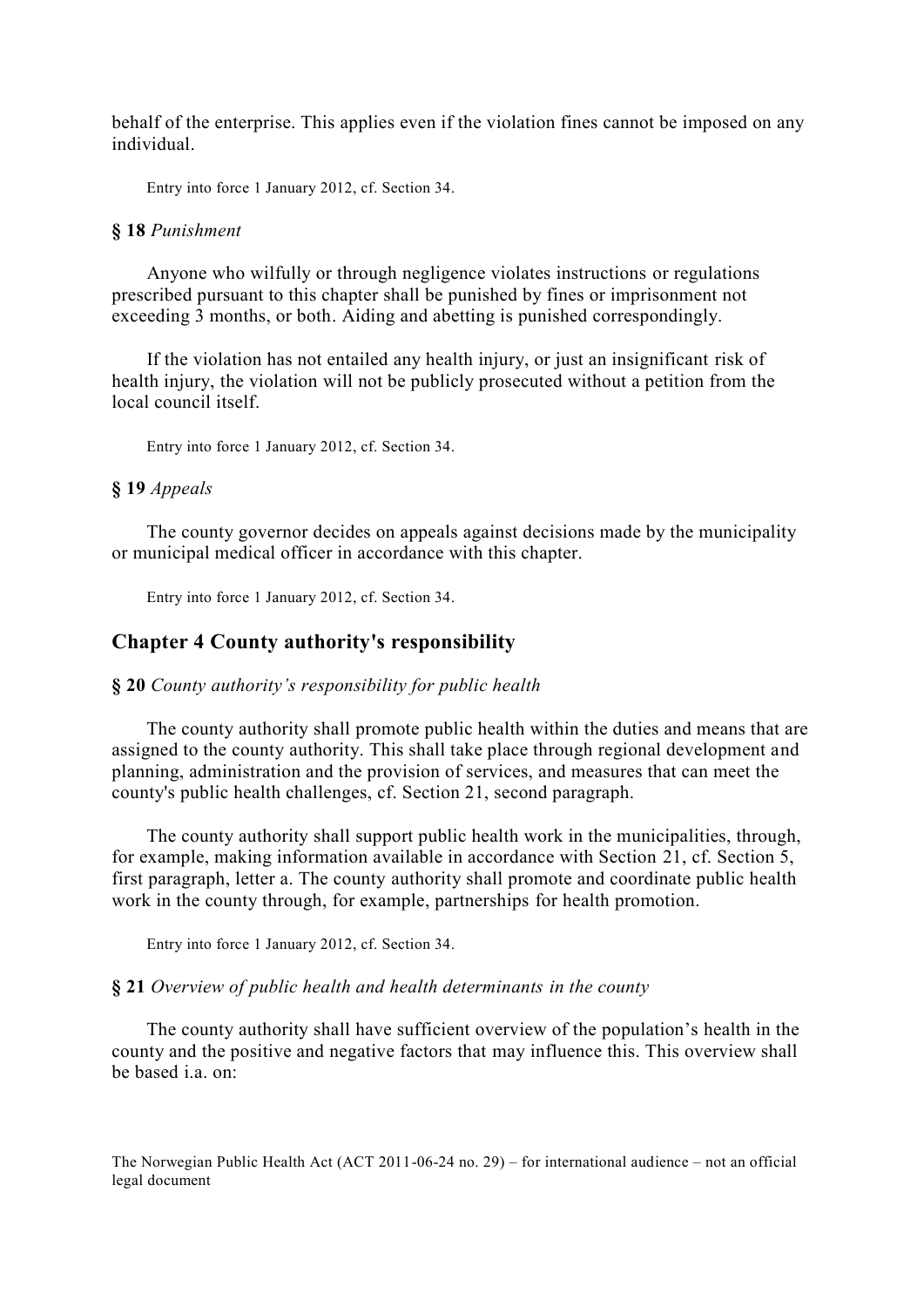- a) information that the central government health authorities make available in accordance with Section 25,
- b) relevant knowledge from the municipalities, dental services and other portions of the county authority's activities that are of significance to public health.

 This overview shall be in writing and identify the public health challenges in the county, including an assessment of the impact and the causal factors. The county authority shall in particular pay attention to development trends that may create or maintain social or health-related problems or social inequalities in health.

 The overview of the county authority's public health challenges in accordance with the second paragraph shall be included as a basis for work on the regional planning strategy. A discussion of these challenges should be included in the strategy, cf. Section 7-1 of the Planning and Building Act.

 The Ministry may prescribe, by regulations, detailed provisions relating to the requirements for the county authority's overview, including the duty to conduct population surveys, as well as the content of and conducting such surveys in the county.

Entry into force 1 January 2012, cf. Section 34.

# **Chapter 5 Central government authorities' responsibility**

#### **§ 22** *Central government authorities' responsibility*

 Central government authorities shall assess the impact on the population's health as part of their activities whenever relevant.

Entry into force 1 January 2012, cf. Section 34.

#### **§ 23** *County governor's responsibility*

 The county governor shall contribute to implementing national policy in the public health area and promote knowledge-based public health at the local and regional levels, through, for example, providing advice and guidance to municipalities and county authorities.

Entry into force 1 January 2012, cf. Section 34.

# **§ 24** *Directorate of Health's responsibility*

 The Directorate of Health shall monitor factors that have an impact on public health, contribute to the implementation of national policy in the public health area and promote knowledge-based public health, through, for example, the development of national standards and norms for good public health practice.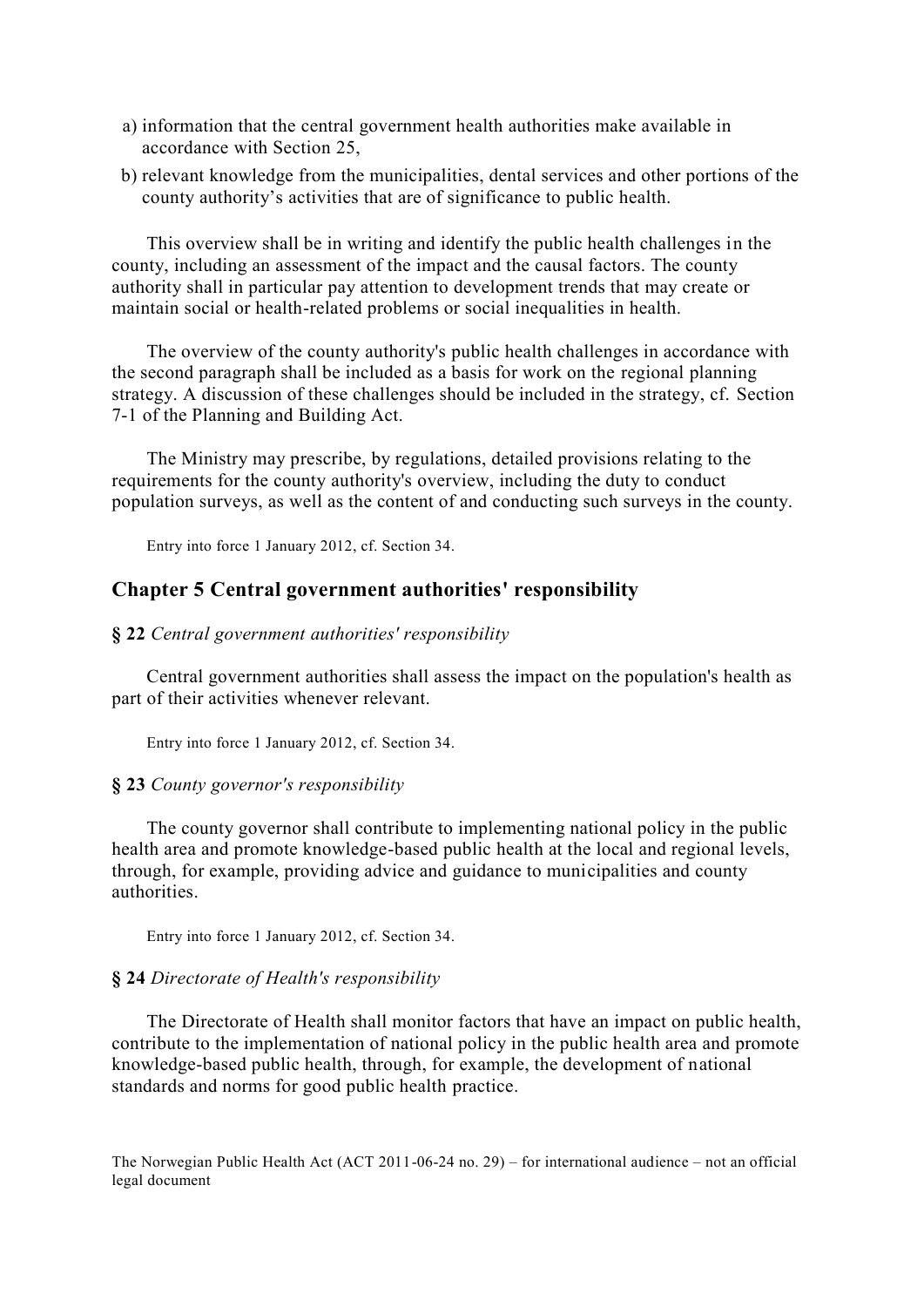The Directorate of Health shall provide information, advice and guidance on strategies and measures in public health to the municipalities, county authorities, county governors and other public institutions, health personnel and the population. The Directorate shall also cooperate with the Norwegian Institute of Public Health on making information available on the public health and health determinants in accordance with Section 25.

Entry into force 1 January 2012, cf. Section 34.

## **§ 25** *Norwegian Institute of Public Health's responsibility*

 The Norwegian Institute of Public Health shall monitor the development of public health, prepare an overview of the population's level of health and health determinants, in addition to engaging in research in the public health area.

 The Norwegian Institute of Public Health shall make information available as a basis for the municipalities' and county authorities' overviews in accordance with Sections 5 and 21. The information shall be based on statistics from central health registers, as well as other relevant statistics. The Norwegian Institute of Public Health shall provide assistance, advice, guidance and information in this connection,

 The Ministry may prescribe, by regulations, detailed provisions relating to the information that is to be made available to the municipality and county authorities.

 In connection with exposure to hazardous environmental factors, the Norwegian Institute of Public Health shall assist municipalities, county authorities, county governors and other public institutions, health personnel and the population to ensure protection of the population's health.

Entry into force 1 January 2012, cf. Section 34.

# **Chapter 6 Cooperation, emergency preparedness, internal control, supervision, etc.**

## **§ 26** *Cooperation between municipalities*

 The Ministry may instruct municipalities to cooperate when it is considered necessary in order to establish an adequate solution for public health work in the municipalities, including the prescription of provisions relating to what duties they should cooperate on and the distribution of expenses.

 If the conditions so indicate, the municipality shall provide assistance to other municipalities in the event of an accident or other acute situation. A request for assistance is made by the municipality requiring assistance. The municipality that receives assistance shall compensate the municipality providing assistance for any expenses that are incurred, unless otherwise agreed on or determined pursuant to the first paragraph.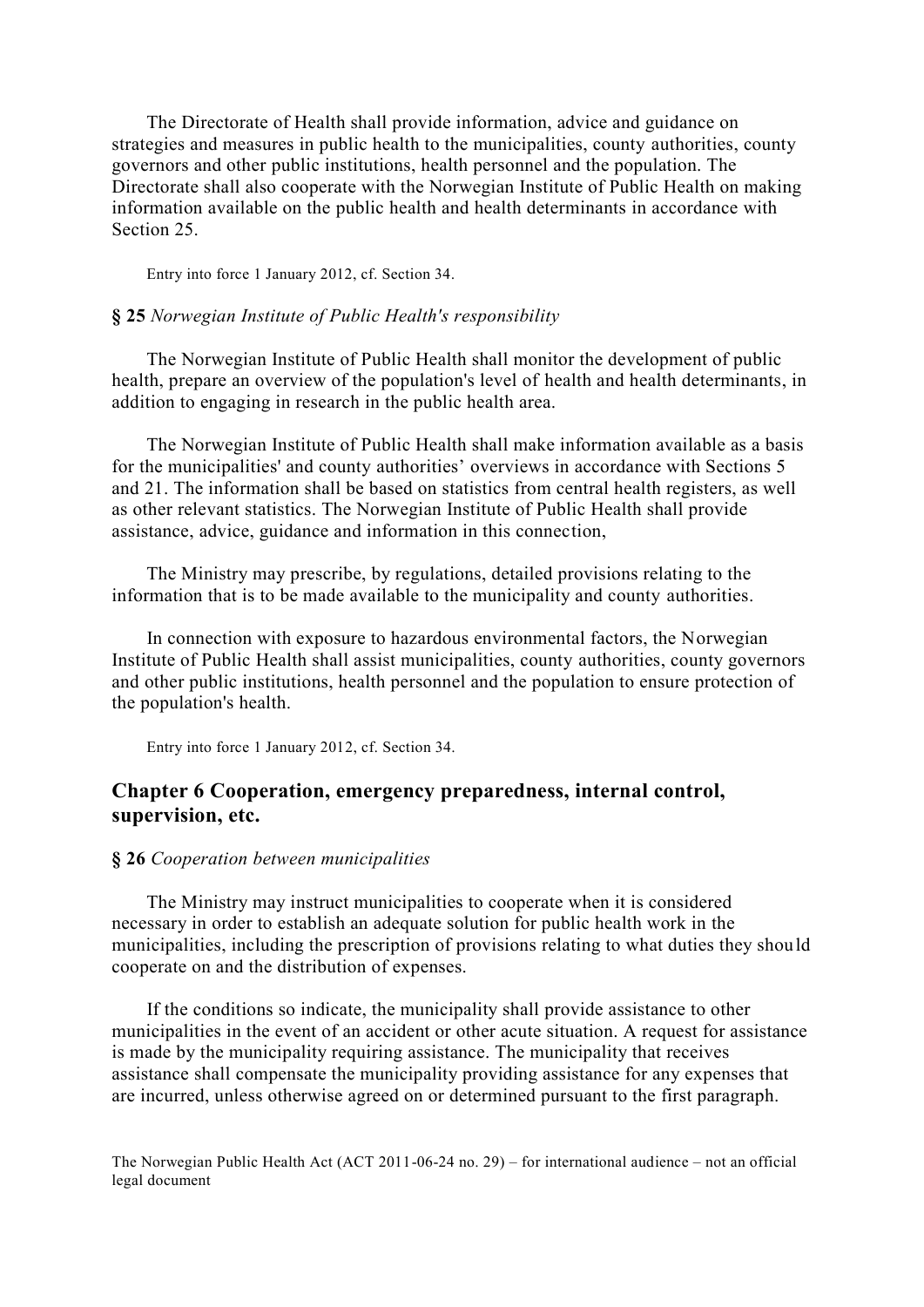Entry into force 1 January 2012, cf. Section 34.

### **§ 27** *Community medicine expertise*

 The municipality shall have the necessary community medicine expertise in order to fulfil its duties pursuant to this Act. One or more municipal medical officers shall be employed as the municipality's medical advisor in order to provide and safeguard, for example:

- a) community medicine advice for the municipality's public health work, cf. Sections 4 to 7, including epidemiological analyses, cf. Section 5, second paragraph,
- b) urgent expertise on behalf of the municipality in matters concerning environmental health, infectious disease control and emergency health preparedness, and
- c) other duties delegated by the local council.

 Municipalities may cooperate with other municipalities with regard to the employment of municipal medical officers.

Entry into force 1 January 2012, cf. Section 34.

# **§ 28** *Emergency preparedness*

 The municipality, county authority, county governor, Directorate of Health and Norwegian Institute of Public Health are responsible for the necessary emergency preparedness preparations and measures in emergency situations, cf. Section 2-1 of the Health Preparedness Act.

 The municipality is required to prepare an emergency preparedness plan for its duties pursuant to Chapter 3 of this Act, in accordance with the Health Preparedness Act. The health preparedness plan shall be coordinated with the municipality's other emergency preparedness plans.

 The Ministry may prescribe, by regulations, detailed provisions relating to the municipality's emergency preparedness in the area of environmental health, and a notification duty for municipalities, health trusts and health personnel to the Norwegian Institute of Public Health concerning environmental incidents or suspicion of the outbreak of a disease related to exposure to hazardous environmental factors. Detailed provisions may also be prescribed, by regulations, relating to the duties of and division of responsibility between the municipalities, county authorities and central government health authorities in order to ensure protection of the population's health.

Entry into force 1 January 2012, cf. Section 34.

**§ 29** *Implementation of agreements with foreign states and international organisations*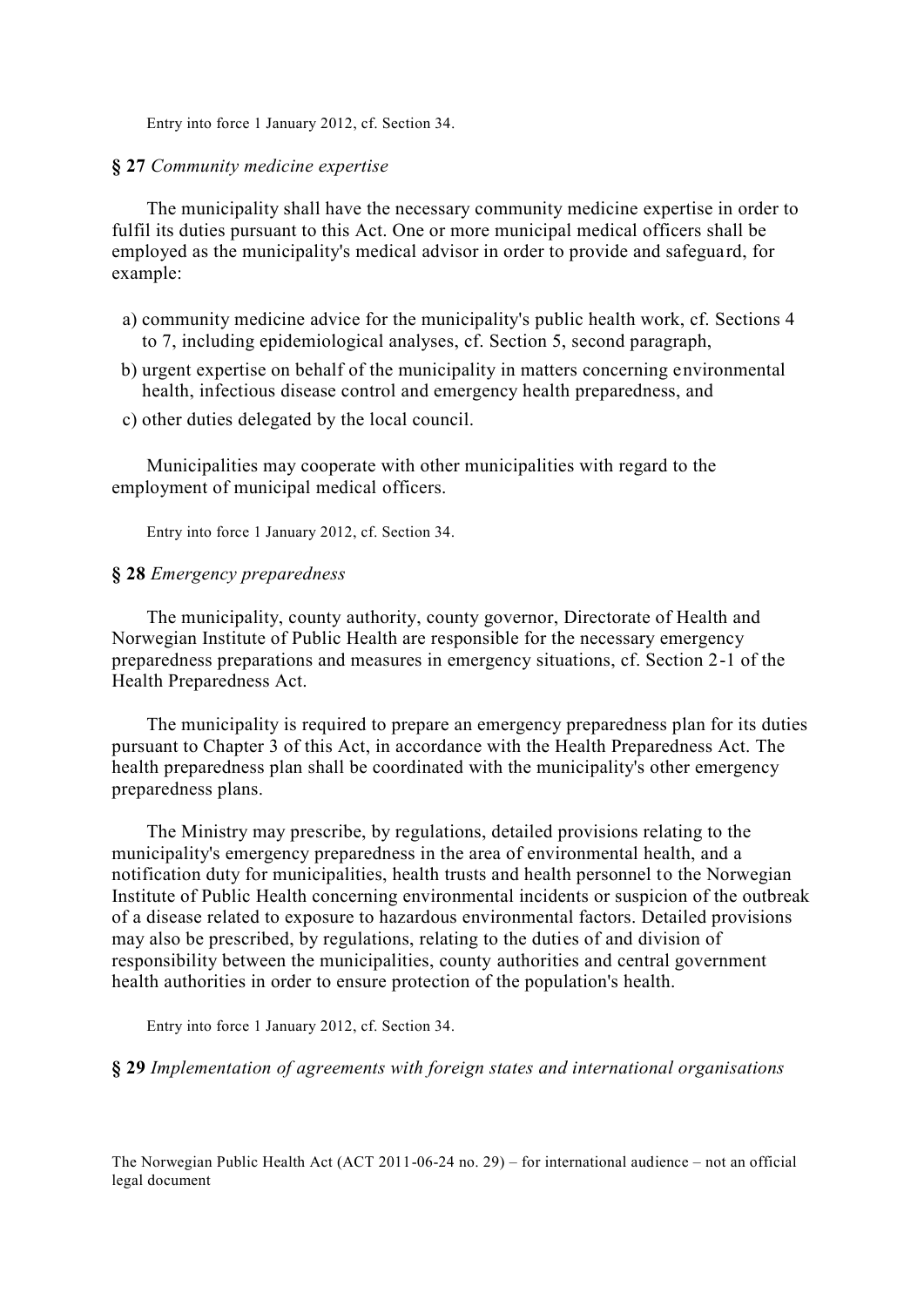The King in Council may prescribe, by regulations, provisions relating to the implementation of agreements in the public health area with foreign states and international organisations.

 Regulations pursuant to the first paragraph may prescribe provisions concerning the implementation of the World Health Organisation's International Health Regulations (IHR), including the establishment of IHR registers. IHR registers may include health information in an anonymised or person-identifiable form, without the consent of the registered individuals. Provisions may be prescribed relating to a duty for health personnel, public servants and private individuals to report health information to or notify the IHR registers. The subsequent processing of information in the IHR registers shall be in compliance with the provisions of the Health Register Act.

 Regulations pursuant to the first paragraph may prescribe provisions concerning the implementation of temporary and standing measures from the World Health Organisation.

Entry into force 1 January 2012, cf. Section 34.

## **§ 30** *Internal control*

 The municipality and county authority shall establish an internal control system to ensure that the requirements stipulated in or pursuant to this Act are observed.

 The municipalities' supervision of activities and property in accordance with Section 9 shall be documented in particular, including equal treatment and the independence of the supervision.

Entry into force 1 January 2012, cf. Section 34.

#### **§ 31** *Supervisory authority for the Public Health Act*

 The county governor shall supervise the legality of the municipality's and county authority's fulfilment of the duties imposed in or pursuant to Sections 4 to 9, 20, 21, and 27 to 30 of this Act.

 The rules in Chapter 10 A of the Local Government Act apply to the supervisory activities in accordance with the first paragraph.

Entry into force 1 January 2012, cf. Section 34.

## **§ 32** *General supervision*

 The Norwegian Board of Health Supervision is responsible for the general supervision of this Act in accordance with Section 31 and shall exercise authority in accordance with what has been stipulated in laws and regulations.